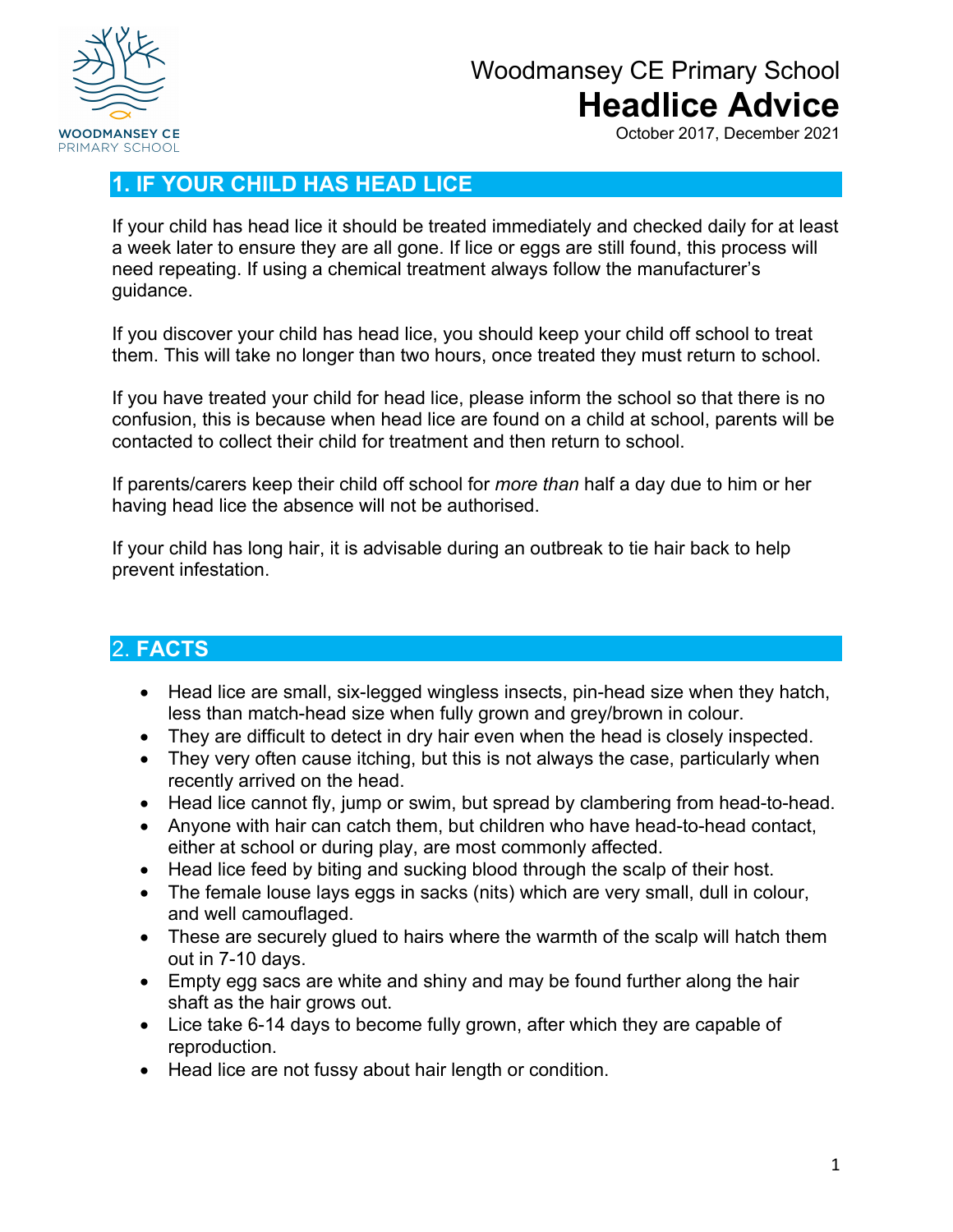

# Woodmansey CE Primary School **Headlice Advice**

October 2017, December 2021

- Clean hair is therefore no protection, although regular (e.g.: weekly) hair washing and combing sessions offer a good opportunity to detect head lice and arrange treatment if discovered.
- There is no need to wash or fumigate clothing or bedding that comes into contact with head lice.

### **3. DETECTION**

Head lice are well camouflaged and hide when disturbed by combing. They do not always cause itching, particularly when recently arrived on the head. They may also be few in number and a quick inspection is unlikely to detect them.

The following method of detection is effective:

Wash the hair using ordinary shampoo, then use a wide toothed comb to straighten and untangle the hair. It is easier to do this with wet hair and using hair conditioner. Once the comb moves freely through the hair, without dragging, switch to a fine-tooth comb. Make sure the teeth of the comb slot into the hair at the roots and draw down to the ends of the hair with every stroke. The comb must be fine enough to catch the lice - size indicated below - do not confuse lice or their eggs with clumps of dandruff or other debris. Check the comb for lice after each stroke as you work through the hair section by section, so that the whole head of hair is combed through, then rinse out the conditioner and repeat the combing procedure in the wet hair. This can be undertaken on a regular basis – e.g.: at routine hair washing sessions - to detect the presence of lice before they can spread. Check all family members at the same time and arrange treatment when lice are found. If you find lice, then there are two options.

Whichever option you choose it is important to recognise that neither will protect against re-infection if head-to-head contact is made with someone with head lice at a later date. You may therefore wish to undertake occasional checks during hair washing sessions.

### **4. TREATMENT**

Do not use lotions unless you find a living, moving louse. Check all close family/friends by the "wet combing" method, as described, and treat anyone who is found to have lice at the same time, to prevent re-infection. Ensure you have enough lotion to treat all those affected and follow the instructions on the packet carefully, e.g.: as to how long the treatment must remain on the hair to be effective, how often you may apply the product etc. The product may be capable of killing eggs, as well as lice, but there is no certainty of this. Check for baby lice hatching out from eggs 3-5 days after you use it, and again at 10-12 days. If the lice appear to be unaffected by the product (some lice